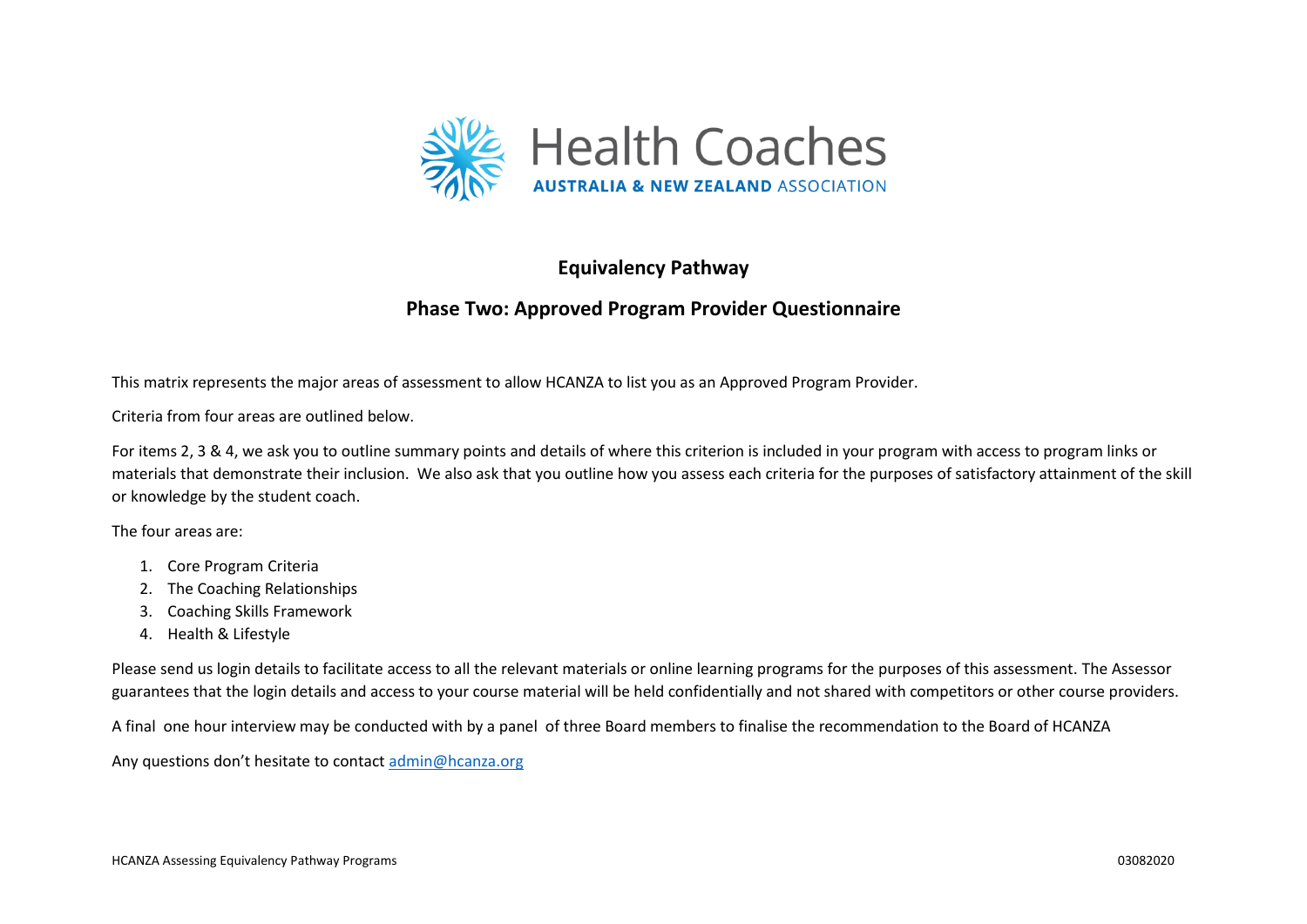# **1. CORE PROGRAM CRITERIA**

| <b>CORE CRITERIA</b>                                                                                                                                                                                                                                                  | <b>DETAILS</b> | <b>REFERENCE</b> |
|-----------------------------------------------------------------------------------------------------------------------------------------------------------------------------------------------------------------------------------------------------------------------|----------------|------------------|
| 1. Number of training hours is a minimum of 75<br>hours with 40 being delivered as synchronous<br>training                                                                                                                                                            |                |                  |
| 2. Coaching competencies are fully covered in<br>the curriculum (of which 60 hours must cover<br>Coaching Structure, Coaching Process and<br>Legal and Ethical competencies)                                                                                          |                |                  |
| 3. The facilitators of the 60 hours above are<br>qualified in health and wellness coaching<br>from a program that also meets the above<br>criteria, with a history of a minimum of two<br>years' experience in coaching clients<br>(minimum of 200 hours) themselves. |                |                  |
| 4. The program includes information on current<br>guidelines around healthy lifestyle and<br>chronic lifestyle-related illness. Minimum of<br>15 hours                                                                                                                |                |                  |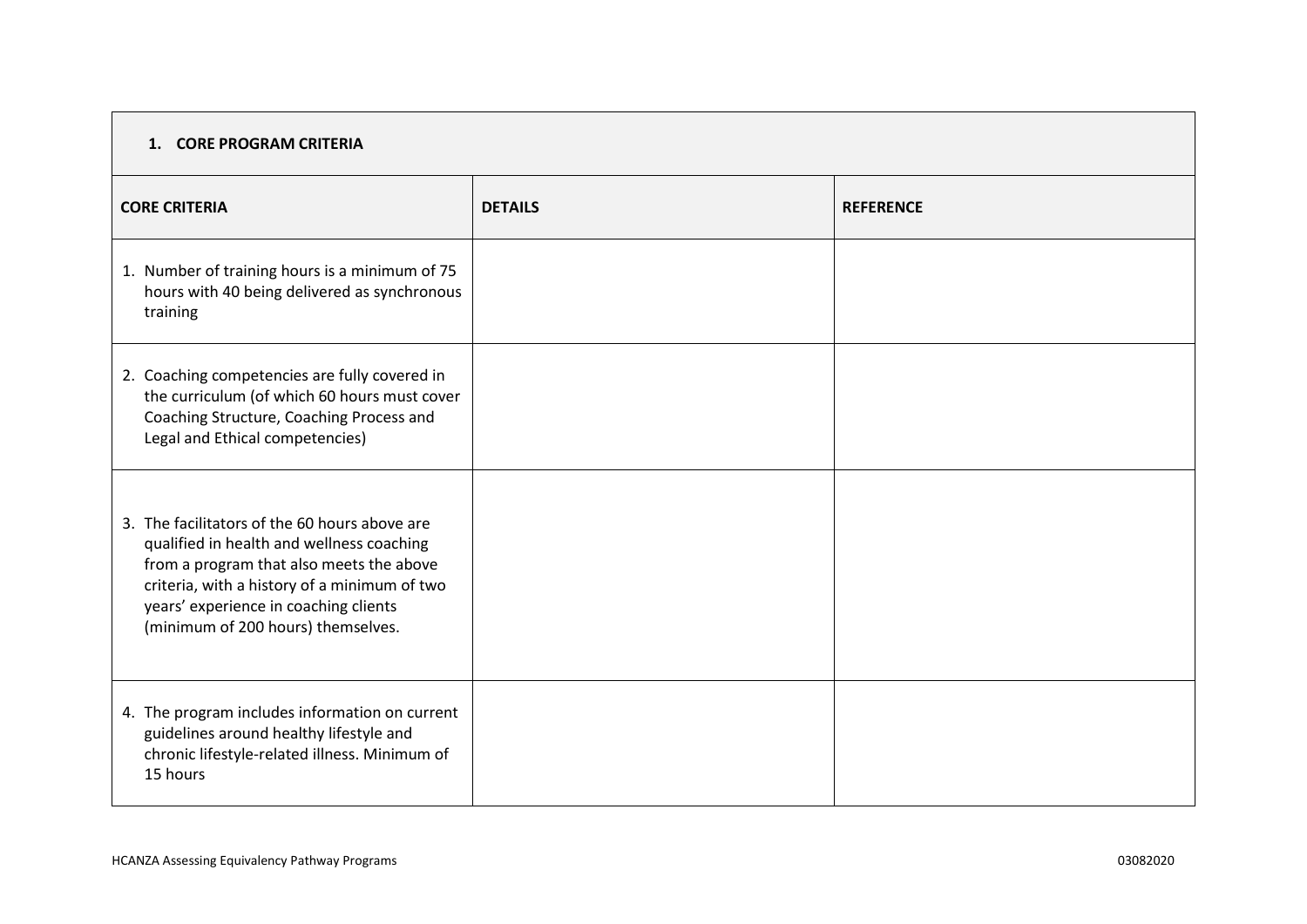# **1. CORE PROGRAM CRITERIA**

| <b>CORE CRITERIA</b>                                                                                                                                                                                                                                                                                                                                                        | <b>DETAILS</b> | <b>REFERENCE</b> |
|-----------------------------------------------------------------------------------------------------------------------------------------------------------------------------------------------------------------------------------------------------------------------------------------------------------------------------------------------------------------------------|----------------|------------------|
| 5. It has been recognised as being of a<br>standard accepted by a relevant and<br>reputable professional external body which<br>falls outside the coaching world but is<br>concerned with standards around health and<br>wellness (e.g. professional medical<br>associations such as the Royal New Zealand<br>College of General Practitioners or diatetics<br>association) |                |                  |
| 6. Practical assessment of coaching skills<br>(pass/fail) by an experienced health and<br>wellness coach faculty supervisor who meets<br>criteria outlined in point 3. above.                                                                                                                                                                                               |                |                  |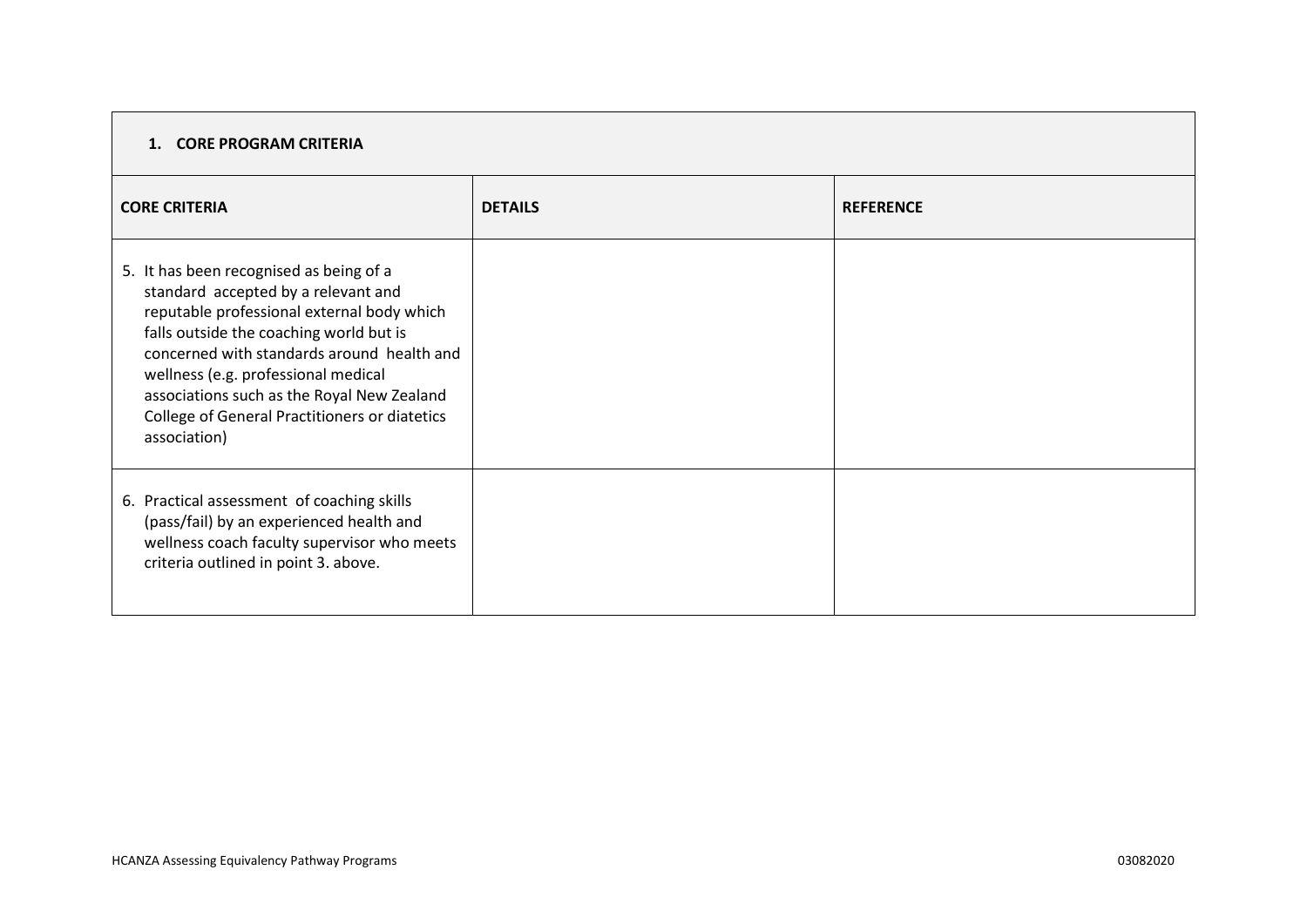| 2. THE COACHING RELATIONSHIP             |                                                                                                                                                                                                                                                                                                                          |                                              |
|------------------------------------------|--------------------------------------------------------------------------------------------------------------------------------------------------------------------------------------------------------------------------------------------------------------------------------------------------------------------------|----------------------------------------------|
| <b>CONTENT</b>                           | <b>ISSUE OUTLINE</b>                                                                                                                                                                                                                                                                                                     | <b>YOUR PROGRAM REFERENCE and ASSESSMENT</b> |
| 1. Legal Compliance                      | Confidentiality<br>1.<br><b>Informed Consent</b><br>2.<br>Health Industry requirements (e.g. keeping<br>3.<br>of records, mandatory reporting<br>requirements etc)<br>Working within an organisation<br>4.<br>(professional coach or health coach),<br>sponsor vs client                                                 |                                              |
| 2. Ethical Behaviour Codes of<br>Conduct | Professional Standards and codes of<br>1.<br>conduct/ethics<br>Respect and dignity for all people, diversity<br>2.<br>cultural sensitivity<br>Maintaining professional boundaries<br>3.<br>Self-management and monitoring of<br>4.<br>personal triggers and boundaries<br>Conflicts of Interest: real or potential<br>5. |                                              |
| 3. Scope of Practice                     | Declaration of the scope of practice and<br>1.<br>coaching relationship boundaries<br>Referral to other relevant parties when<br>2.<br>required                                                                                                                                                                          |                                              |

 $\Box$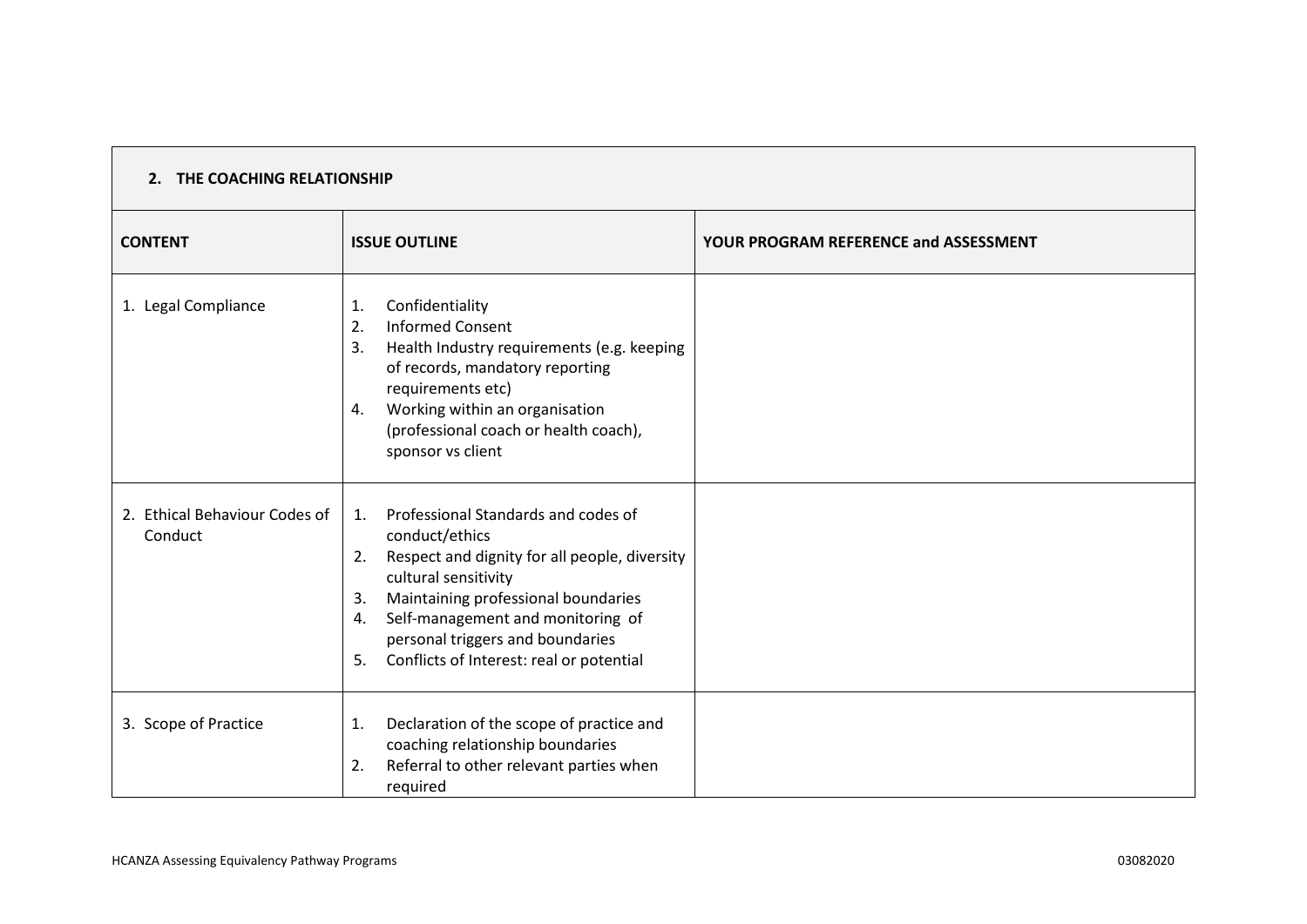### **2. THE COACHING RELATIONSHIP**

| <b>CONTENT</b>                                                                                                                 | <b>ISSUE OUTLINE</b>                                                                                                                                                                                                                                                                                                                                                                                                                                                                                                                                       | <b>YOUR PROGRAM REFERENCE and ASSESSMENT</b> |
|--------------------------------------------------------------------------------------------------------------------------------|------------------------------------------------------------------------------------------------------------------------------------------------------------------------------------------------------------------------------------------------------------------------------------------------------------------------------------------------------------------------------------------------------------------------------------------------------------------------------------------------------------------------------------------------------------|----------------------------------------------|
|                                                                                                                                | Accurate representation of your<br>3.<br>credentials, skills, experience and<br>expertise<br>Scope of Practice<br>4.                                                                                                                                                                                                                                                                                                                                                                                                                                       |                                              |
| 4. Coaching Theory Content<br>(Not an all inclusinve list.<br>Please acknowldege the<br>ones that are part of your<br>program) | Motivational Interviewing<br>1.<br>2.<br><b>Transtheoretical Model of Change</b><br>3.<br>Appreciative Inquiry<br><b>Social Cognitive Theory</b><br>4.<br><b>Behaviour Strengths</b><br>5.<br>Non Violent Communication<br>6.<br>Mount Lasting Change Model<br>7.<br>Vision and Goal Setting Theory:<br>8.<br>behavioural vs outcome goals<br>Habit based intervention and positive<br>9.<br>psychology<br>10. Growth Mindset<br>Assessment tools and theories<br>11.<br><b>Generative Moments</b><br>12.<br><b>Decisional Balance</b><br>13.<br>14. Other |                                              |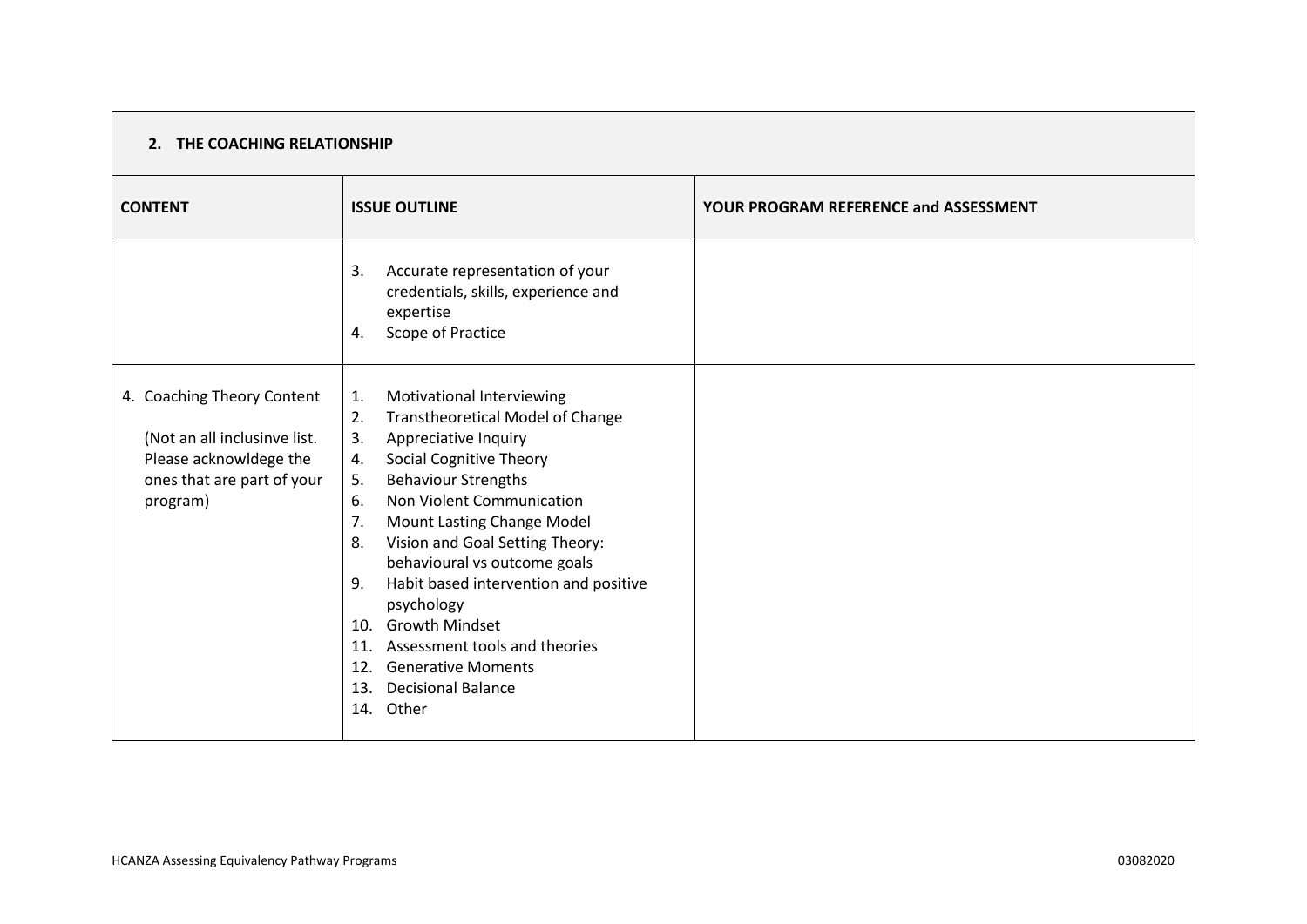| 3. COACHING SKILLS FRAMEWORK                      |                                                                                                                                                                                                                                                                                                                                                                                                                  |                                              |
|---------------------------------------------------|------------------------------------------------------------------------------------------------------------------------------------------------------------------------------------------------------------------------------------------------------------------------------------------------------------------------------------------------------------------------------------------------------------------|----------------------------------------------|
| <b>NBHWC</b><br><b>SKILL DESCRIPTION</b>          | <b>MASTERY OF SKILL</b>                                                                                                                                                                                                                                                                                                                                                                                          | <b>YOUR PROGRAM REFERENCE and ASSESSMENT</b> |
| A. Be calm, present, and<br>emotionally available | 1. Presents as calm at the beginning of a session.<br>2. Takes time to be physically in place and ready; has<br>dedicated space for coaching.<br>3. Turns off distracting devices; minimises external<br>distractions.<br>4. Practices regular inner-directed technique like<br>meditation or breathing or other means for<br>calming down and directing energy and focus to<br>upcoming session.                |                                              |
| B. Show empathy                                   | 1. Reflects and acknowledges client's feelings and/or<br>emotional state with empathetic, nonjudgmental,<br>supportive comments.<br>2. Matches energy and emotions with a warm tone<br>of voice.<br>3. Uses silence and pauses to stay attuned to client's<br>emotional state.<br>4. Makes affirming statements using client's<br>language.<br>5. Offers nods, gestures of understanding. (For phone<br>sessions |                                              |

 $\Gamma$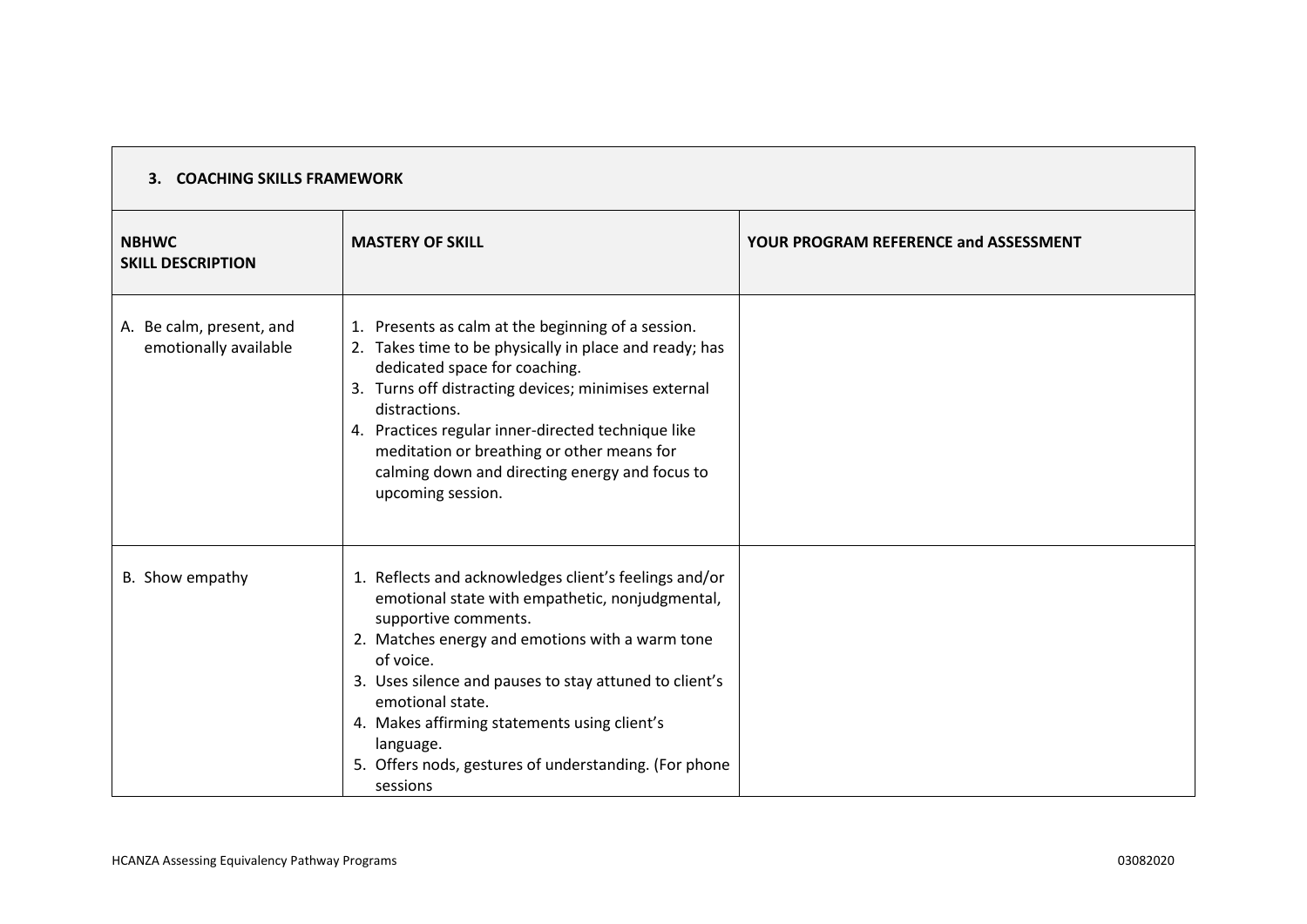| <b>NBHWC</b><br><b>SKILL DESCRIPTION</b>                                                             | <b>MASTERY OF SKILL</b>                                                                                                                                                                                                                                                                                                                                                                     | YOUR PROGRAM REFERENCE and ASSESSMENT |
|------------------------------------------------------------------------------------------------------|---------------------------------------------------------------------------------------------------------------------------------------------------------------------------------------------------------------------------------------------------------------------------------------------------------------------------------------------------------------------------------------------|---------------------------------------|
| C. Establish Rapport                                                                                 | Uses reflective statements to demonstrate<br>$\mathbf{1}$ .<br>understanding.<br>Responses reflect curiosity and nonjudgmental<br>2.<br>manner.<br>Appears to modulate emotions appropriately.<br>3.<br>Validates client's experience with comments that<br>4.<br>show respect and unconditional positive regard.                                                                           |                                       |
| D. Ensure client's agenda,<br>needs, interests and<br>preferences drive the<br>coaching relationship | Inquiries and reflections facilitate client-centred<br>1.<br>process that keeps the client's agenda, needs<br>and interests foremost<br>Asks the client what knowledge they possess<br>2.<br>regarding the subject before offering<br>information, OR asks the client permission to<br>share information.<br>Evokes from client more details that support<br>3.<br>client's self-discovery. |                                       |
| E. Invites client to select the<br>focus of the session                                              | Invites the client to choose area of focus for the<br>$\mathbf{1}$ .<br>session.<br>Elicits from clients how this focus is important to<br>2.<br>them.                                                                                                                                                                                                                                      |                                       |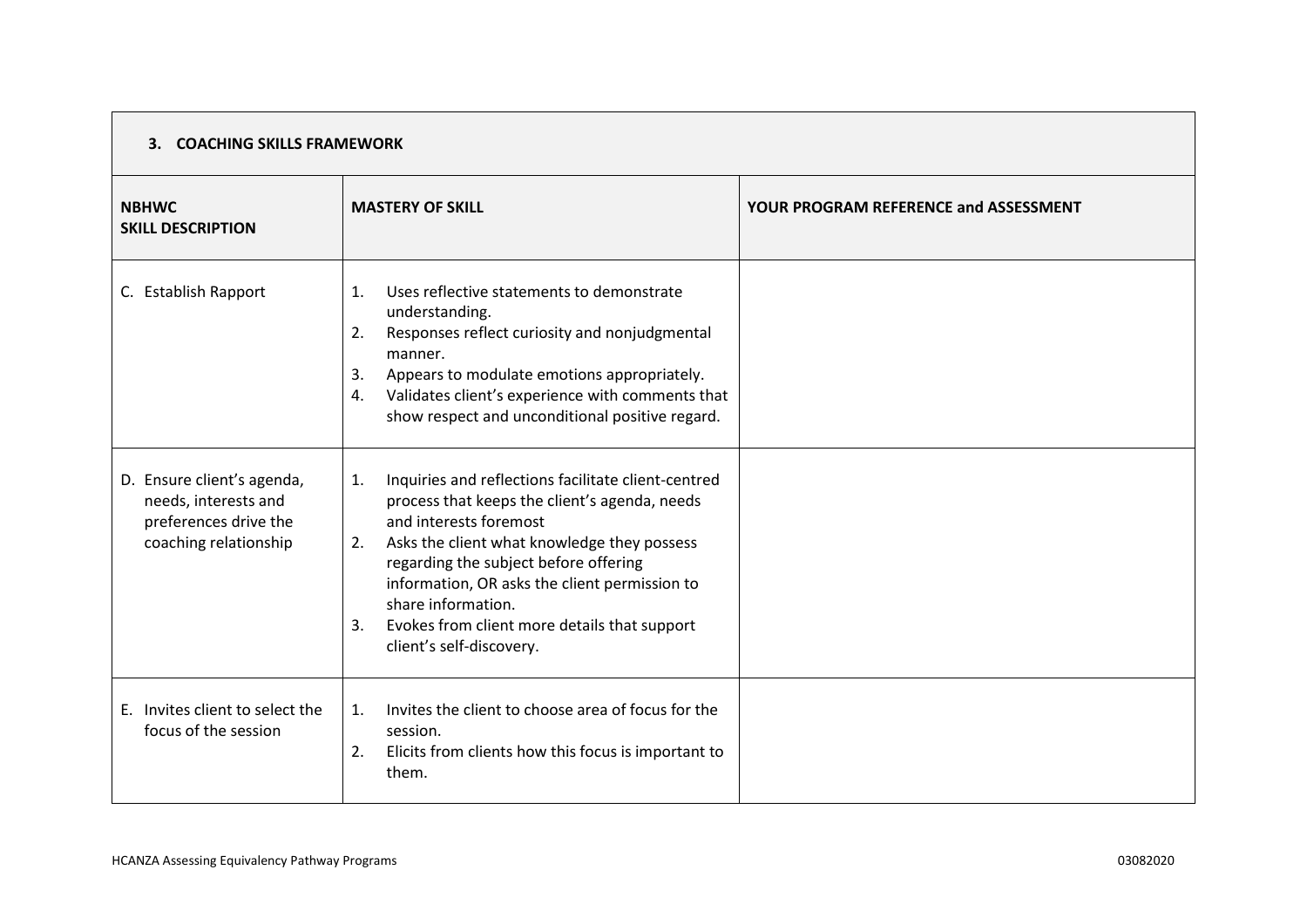| <b>NBHWC</b><br><b>SKILL DESCRIPTION</b>                                                             | <b>MASTERY OF SKILL</b>                                                                                                                                                                                                                                                                                                                                                                                                                                                        | <b>YOUR PROGRAM REFERENCE and ASSESSMENT</b> |
|------------------------------------------------------------------------------------------------------|--------------------------------------------------------------------------------------------------------------------------------------------------------------------------------------------------------------------------------------------------------------------------------------------------------------------------------------------------------------------------------------------------------------------------------------------------------------------------------|----------------------------------------------|
| F. Explore the clients vision of<br>optimal health and well-<br>being                                | Ask questions that assess client's readiness to<br>1.<br>explore a health and well-being vision.<br>Co-creates with clients a vision that honours<br>2.<br>their preferences, values, goals.<br>Tracks the clients' insights about vision of<br>3.<br>optimal health.<br>Invites clients to summarise the vision and talk<br>4.<br>about the meaning it holds.<br>Uses mind-body techniques (e.g., relaxation,<br>5.<br>imagery) to help client access an internal<br>process. |                                              |
| G. Establish long-term goal(s)<br>to be enacted by 3-6<br>months or by end of<br>coaching agreement) | Partner with client to plan long-term goal(s) that<br>1.<br>are specific, concrete, actionable, and realistic.<br>Facilitates goal-setting that ties client-identified<br>2.<br>larger vision and values to long-term goal(s).<br>Invites client to consider how lessons learned<br>3.<br>from prior experience can be applied toward the<br>long-term goal(s)                                                                                                                 |                                              |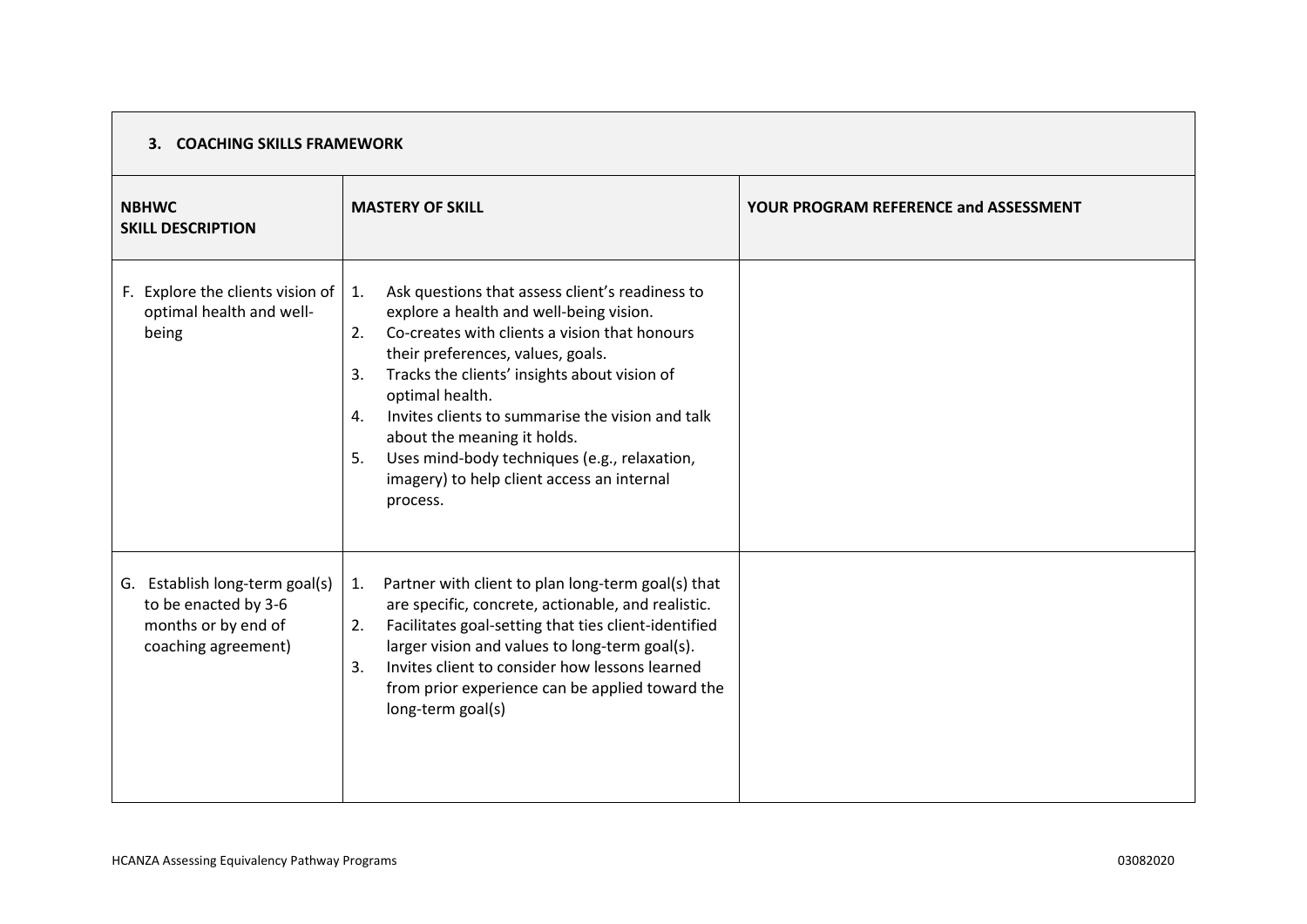| <b>NBHWC</b><br><b>SKILL DESCRIPTION</b>                                                                                          | <b>MASTERY OF SKILL</b>                                                                                                                                                                                                                                                                                                                                                                                                                                                                                                                                                                                                                              | YOUR PROGRAM REFERENCE and ASSESSMENT |
|-----------------------------------------------------------------------------------------------------------------------------------|------------------------------------------------------------------------------------------------------------------------------------------------------------------------------------------------------------------------------------------------------------------------------------------------------------------------------------------------------------------------------------------------------------------------------------------------------------------------------------------------------------------------------------------------------------------------------------------------------------------------------------------------------|---------------------------------------|
| H. Establish or refine client's<br>short-term SMART goals or<br>action steps for what will<br>be accomplished between<br>sessions | Facilitates the client identifying client's short-<br>1.<br>term goals or action steps.<br>Partners with the client to create SMART goals or<br>2.<br>action steps that fit the client's learning style and<br>pace.<br>Seeks commitment and accountability regarding<br>3.<br>client's agreed-upon "homework" between<br>sessions.<br>Inquires about the client's chosen method of<br>4.<br>being accountable for the SMART goal.<br>Approaches goal setting with an "experiment"<br>5.<br>mindset.<br>Invites client to consider how lessons learned<br>6.<br>from prior attempts can be applied toward the<br>next action step or short-term goal |                                       |
| I. Actively Listen                                                                                                                | Demonstrates active listening by remaining<br>1.<br>focused on and responding to what the client<br>says.<br>2.<br>Maintains eye contact, remains quiet, and<br>acknowledges listening with body language and<br>voice utterances. (If telephonic coaching, uses<br>brief warm utterances (ah, ok) to affirm<br>listening.)                                                                                                                                                                                                                                                                                                                          |                                       |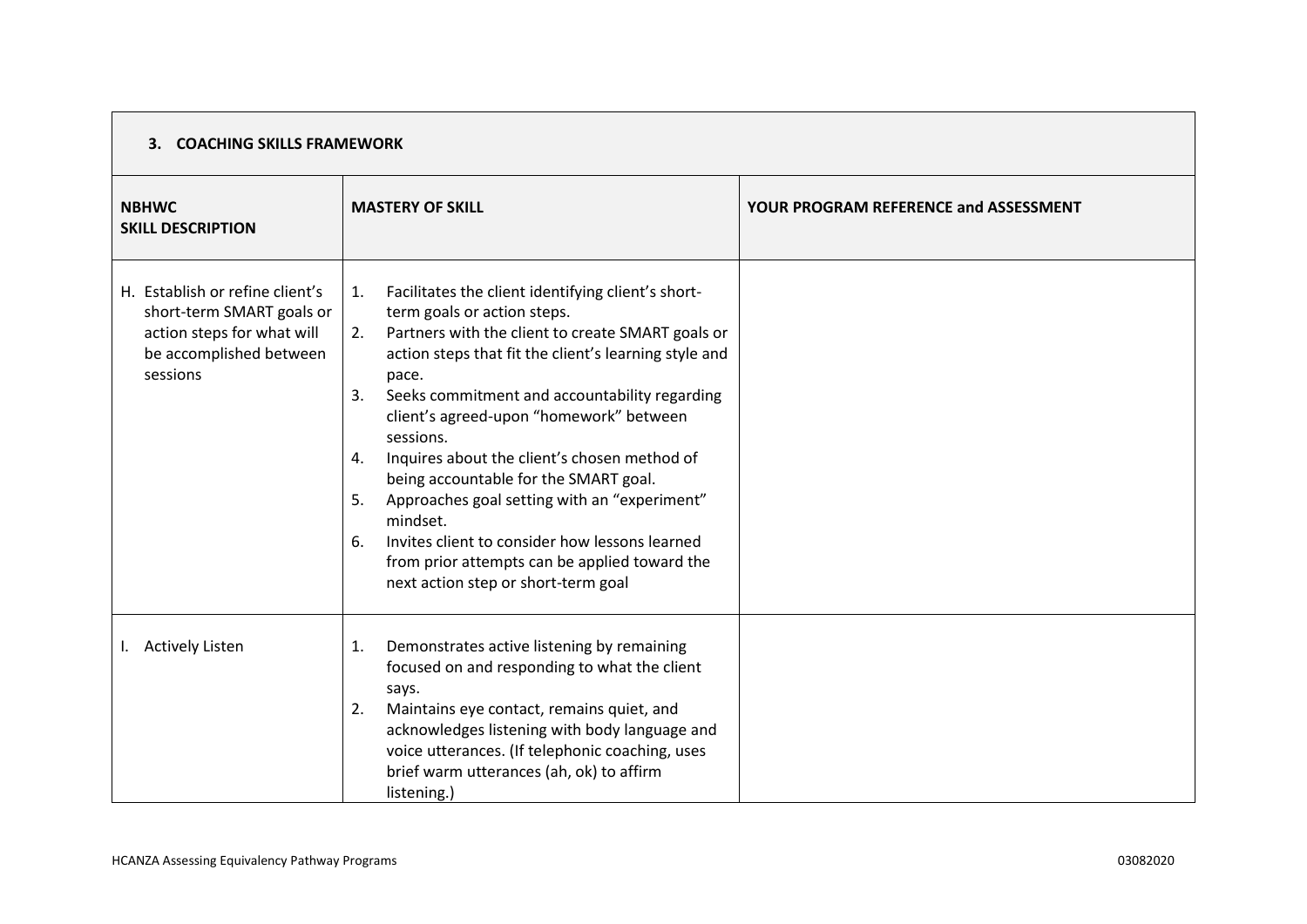| <b>NBHWC</b><br><b>SKILL DESCRIPTION</b> | <b>MASTERY OF SKILL</b>                                                                                                                                                                                                                                                                                                                                                                                                                                                    | <b>YOUR PROGRAM REFERENCE and ASSESSMENT</b> |
|------------------------------------------|----------------------------------------------------------------------------------------------------------------------------------------------------------------------------------------------------------------------------------------------------------------------------------------------------------------------------------------------------------------------------------------------------------------------------------------------------------------------------|----------------------------------------------|
|                                          | Comments reflect an awareness of client's topics<br>3.<br>or content.<br>Reflections indicate that coach listens at deeper<br>4.<br>levels to underlying concerns and unspoken<br>issues.<br>Skillfully interrupts repetitive stories from client<br>5.<br>to keep the conversation forward moving.                                                                                                                                                                        |                                              |
| Ask open-ended<br>J.<br>questions        | Asks more "what" and "how" questions,<br>1.<br>minimises "why" questions.<br>Asks questions that reflect sincere curiosity and<br>2.<br>evoke client's beliefs, attitudes, values, and<br>intentions.<br>Asks clear, direct open-ended questions to evoke<br>3.<br>client's stories, images and feelings to access a<br>deeper level of reflection.<br>Asks questions that are an appropriate mix of<br>4.<br>information-gathering questions and insightful<br>questions. |                                              |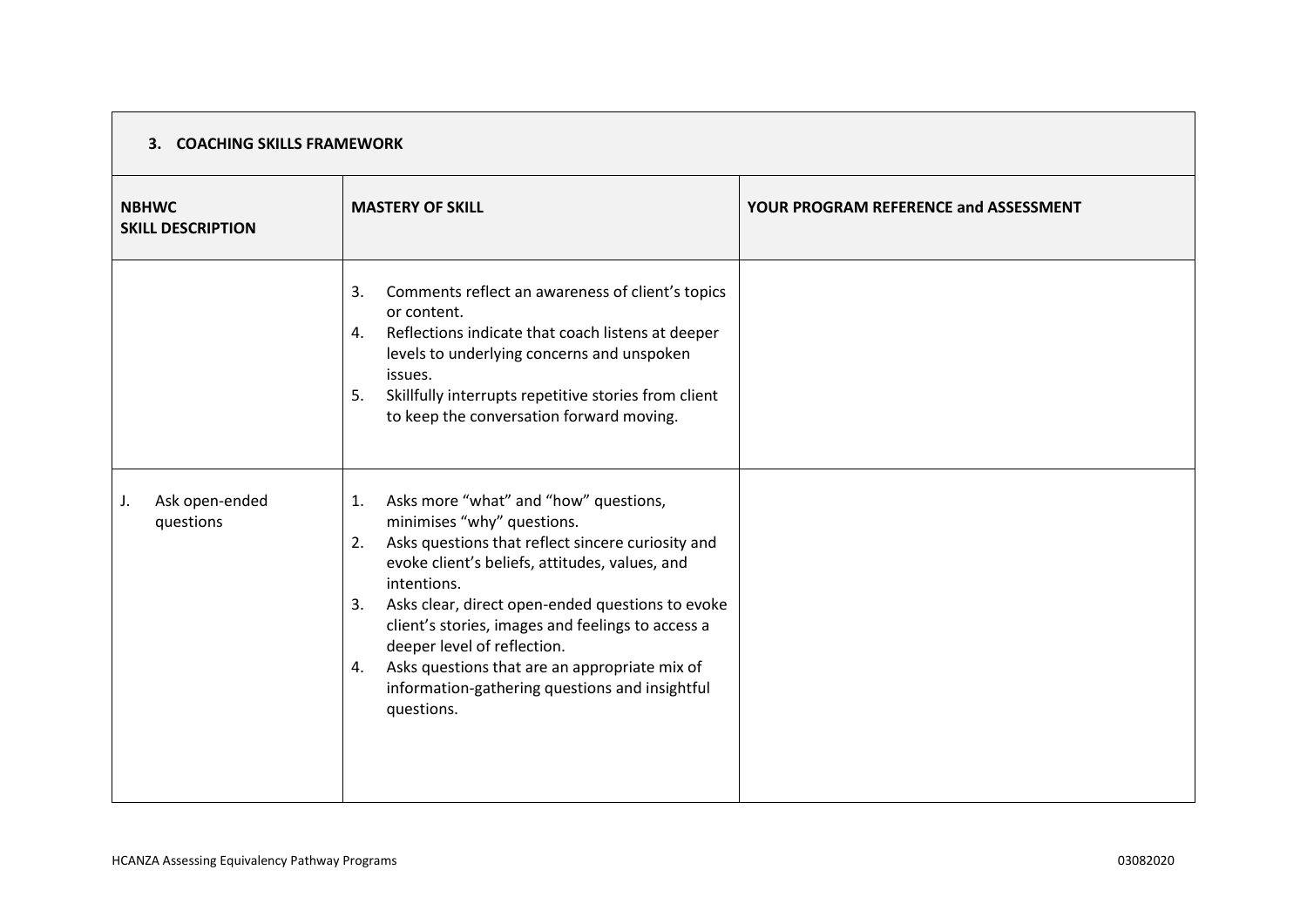| <b>NBHWC</b><br><b>SKILL DESCRIPTION</b>                                         | <b>MASTERY OF SKILL</b>                                                                                                                                                                                                                                                                                                                                                                                                                                                              | YOUR PROGRAM REFERENCE and ASSESSMENT |
|----------------------------------------------------------------------------------|--------------------------------------------------------------------------------------------------------------------------------------------------------------------------------------------------------------------------------------------------------------------------------------------------------------------------------------------------------------------------------------------------------------------------------------------------------------------------------------|---------------------------------------|
| K. Help client explore and<br>articulate values, sense of<br>meaning and purpose | Asks questions and offers reflections that<br>1.<br>support client's self-discovery of values, meaning<br>and purpose.<br>Offers reflective statements and summaries that<br>2.<br>tie client's values and strengths back to client-<br>directed goals and desired outcomes.<br>Offers curious inquiry about the discrepancies<br>3.<br>between what client says, their values and<br>beliefs and their actions without judgment or<br>blame or evoking defensiveness or resistance. |                                       |
| L. Anticipate plan for, and<br>help client navigate<br>challenges                | Invites client to forecast challenges and barriers.<br>1.<br>Partners with client to co-create plan to navigate<br>2.<br>challenges with identified steps and timeline.<br>Explore ambivalence and competing<br>3.<br>commitments.<br>Brainstorms potential solutions as appropriate.<br>4.                                                                                                                                                                                          |                                       |
| M. Explore Broader<br>perspectives and inspire<br>interest in new possibilities  | Helps the client integrate new awareness by<br>1.<br>engaging in problem-solving.                                                                                                                                                                                                                                                                                                                                                                                                    |                                       |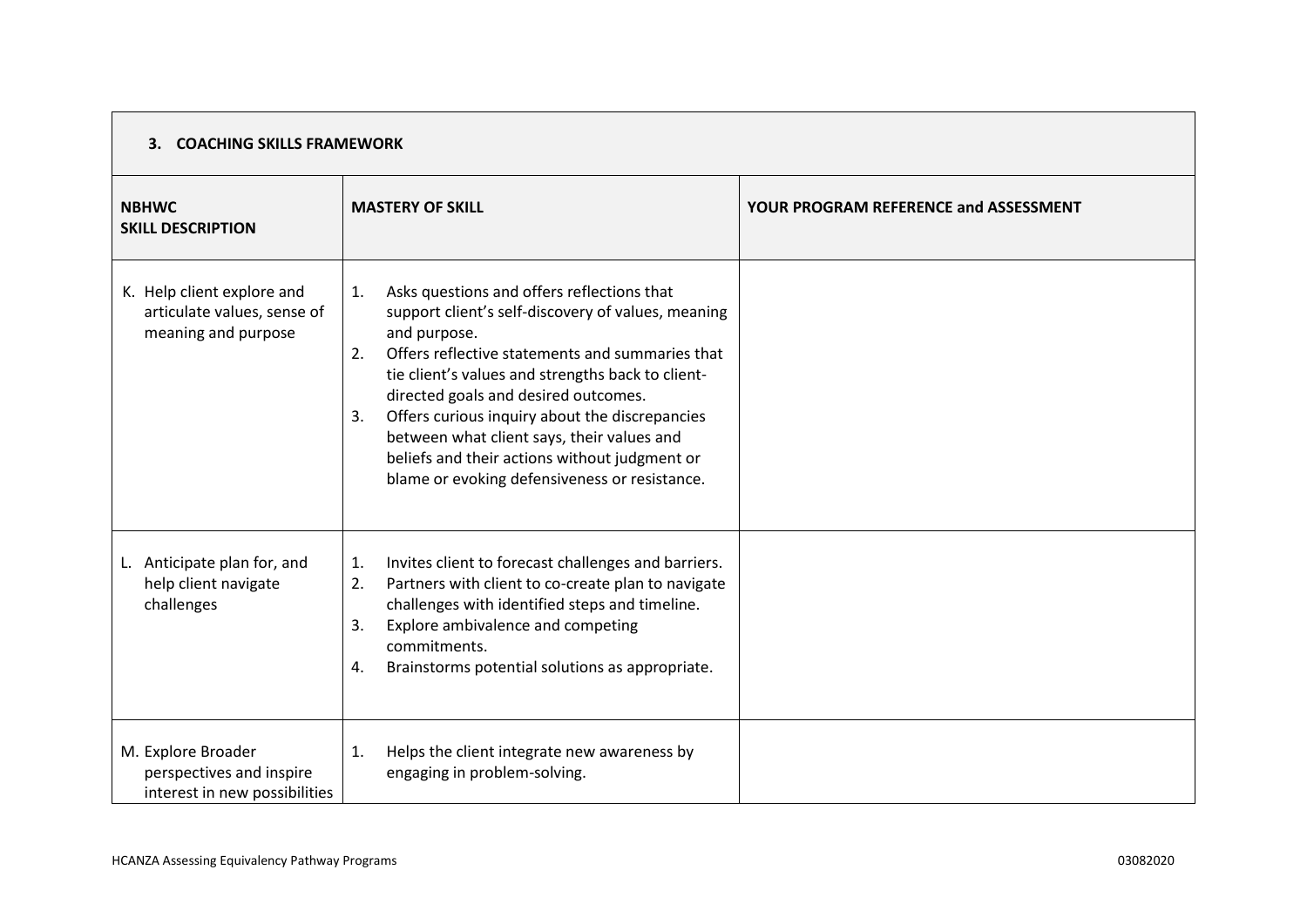| <b>NBHWC</b><br><b>SKILL DESCRIPTION</b>                              | <b>MASTERY OF SKILL</b>                                                                                                                                                                                                                                                                                             | YOUR PROGRAM REFERENCE and ASSESSMENT |
|-----------------------------------------------------------------------|---------------------------------------------------------------------------------------------------------------------------------------------------------------------------------------------------------------------------------------------------------------------------------------------------------------------|---------------------------------------|
|                                                                       | Offers different visual tools or cognitive exercises<br>2.<br>(body scan, imagery, decisional balance) to<br>create generative moments or opportunities for<br>insight.<br>Invites client to take a sky-high view and expand<br>3.<br>awareness beyond the immediate goal or<br>situation to a broader perspective. |                                       |
| Share information<br>N.                                               | Asks permission when sharing information or<br>1.<br>recommendations, or provides information when<br>specifically asked to do so.<br>Stays within scope of practice when information<br>2.<br>sharing.                                                                                                             |                                       |
| O. Discuss and honour client's<br>preferences for self-<br>monitoring | Asks clients how they would like to be<br>1.<br>accountable and support clients in selecting<br>specific accountability methods.<br>Asks clients how they would like to track (self-<br>2.<br>monitor) their agreed-upon behavioural actions.                                                                       |                                       |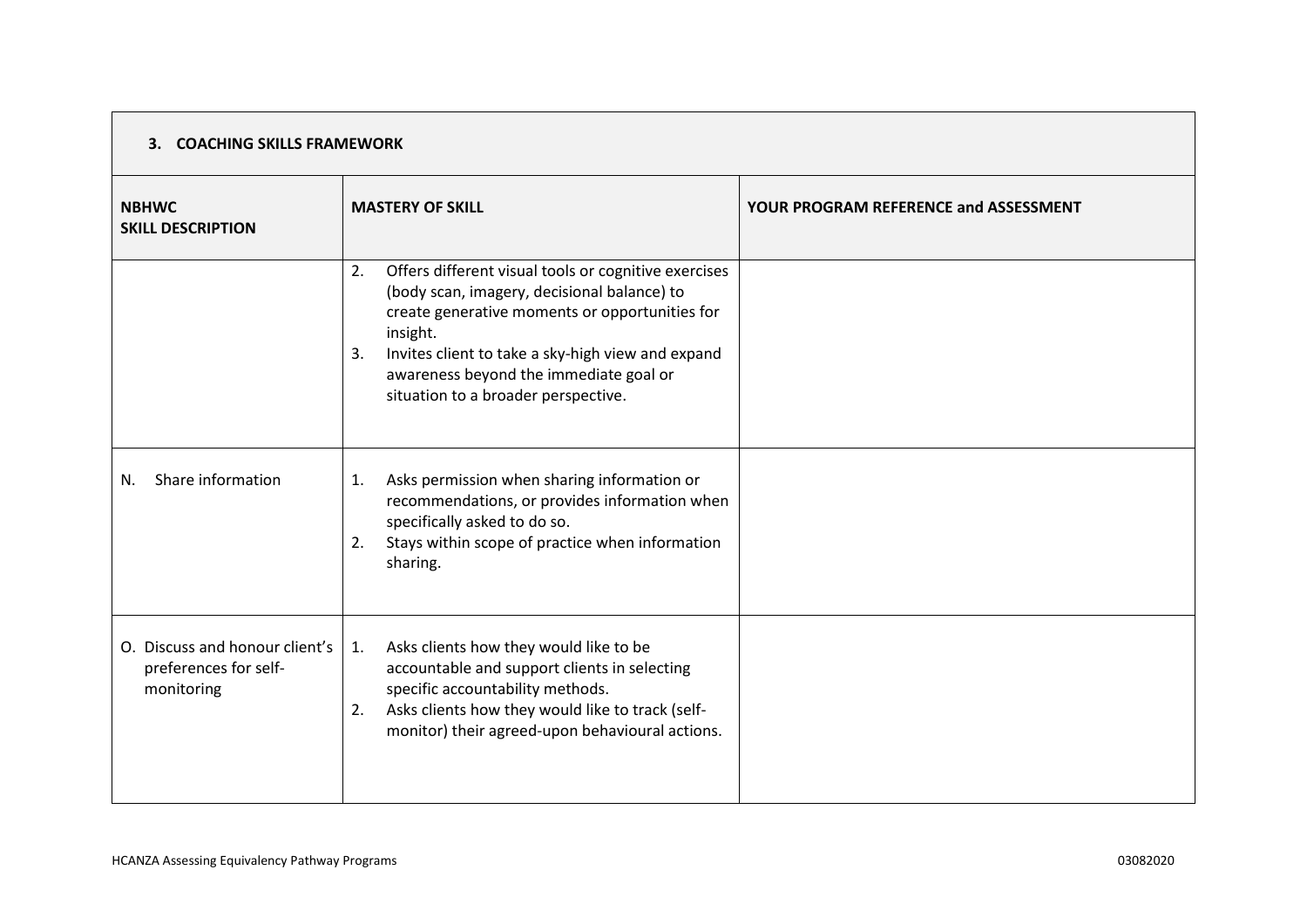| <b>NBHWC</b><br><b>SKILL DESCRIPTION</b>                                                                            | <b>MASTERY OF SKILL</b>                                                                                                                                                                                                                                                                                                                                                                                                                                                                                                                            | <b>YOUR PROGRAM REFERENCE and ASSESSMENT</b> |
|---------------------------------------------------------------------------------------------------------------------|----------------------------------------------------------------------------------------------------------------------------------------------------------------------------------------------------------------------------------------------------------------------------------------------------------------------------------------------------------------------------------------------------------------------------------------------------------------------------------------------------------------------------------------------------|----------------------------------------------|
| P. Facilitate process of self-<br>discovery, learning and<br>insight                                                | Invites client to reflect and gather insights about<br>1.<br>what was learned in prior attempts, and apply<br>that learning going forward.<br>Positively reframes setbacks as learning<br>2.<br>opportunities.<br>Offers decisional balance work (explores pros<br>3.<br>and cons), if needed.<br>Invites client to share "take-aways" at the end of<br>4.<br>the session.<br>Affirms the strengths and values the client used<br>5.<br>in what was accomplished or learned.<br>Asks how the client intends to celebrate<br>6.<br>accomplishments. |                                              |
| Q. Prompt for, and amplify<br>positive resources<br>(including past success,<br>qualities, strengths, and<br>skills | Affirms and acknowledges successes to date.<br>1.<br>Asks about or acknowledges client's strengths,<br>2.<br>qualities, effort or skills<br>Invites client to recall values or vision.<br>3.<br>Facilitates client's identification of strengths and<br>4.<br>supports how those strengths can be used.                                                                                                                                                                                                                                            |                                              |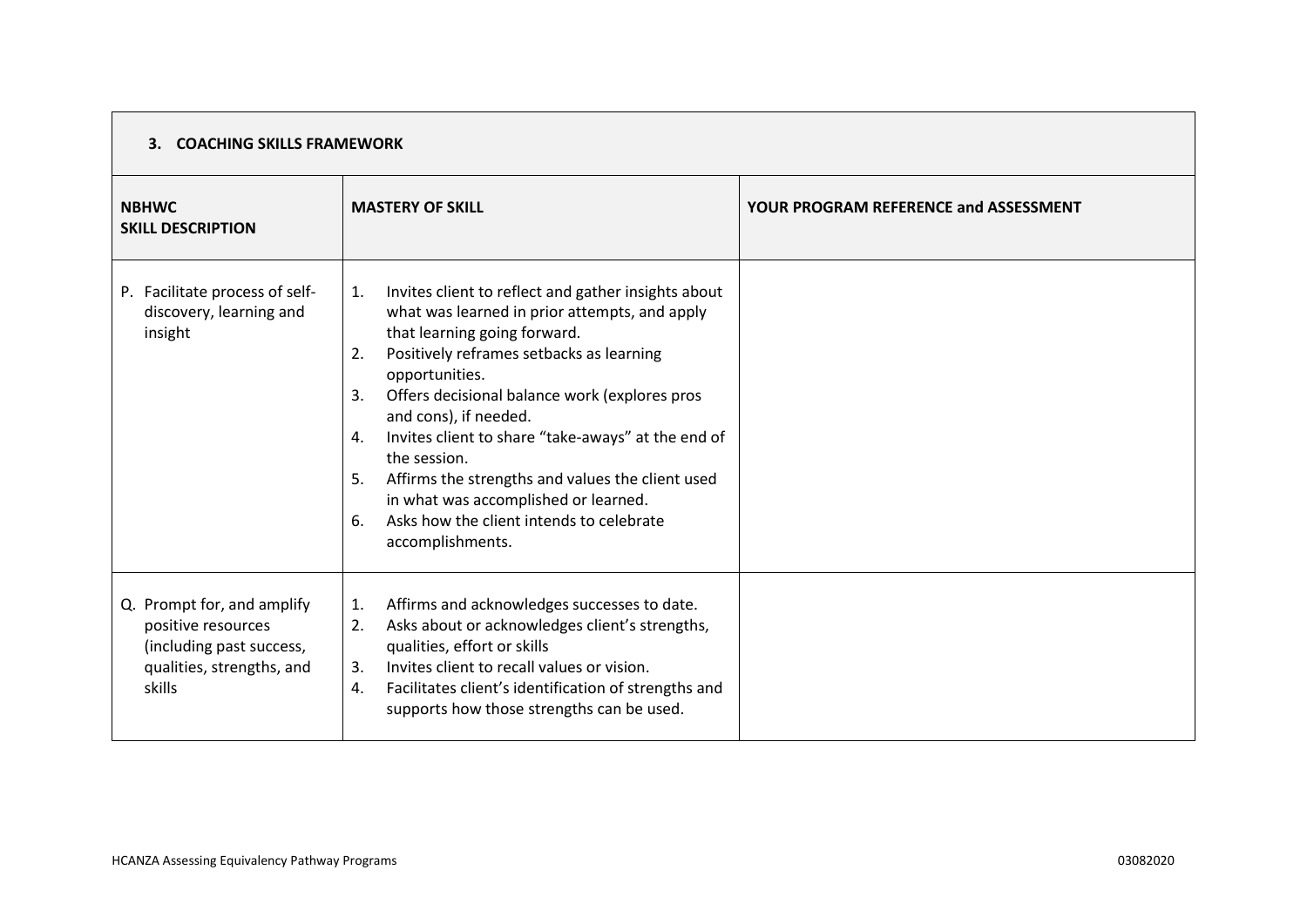| 4. HEALTH & LIFESTYLE |                                                                        |                             |                                        |  |  |
|-----------------------|------------------------------------------------------------------------|-----------------------------|----------------------------------------|--|--|
| <b>CONTENT</b>        |                                                                        | <b>REFERENCE GUIDELINES</b> | YOUR PROGRAM REFERENCES and ASSESSMENT |  |  |
| 1.                    | Concepts of Health &<br>Wellbeing                                      |                             |                                        |  |  |
| 2.                    | Foundations of Healthy<br>Nutrition                                    |                             |                                        |  |  |
| 3.                    | Foundations of Healthy<br>Movement and Physical<br>Activity            |                             |                                        |  |  |
| 4.                    | Foundations of Sleep                                                   |                             |                                        |  |  |
| 5.                    | <b>Foundations of Emotional</b><br>Well-being and Stress<br>Management |                             |                                        |  |  |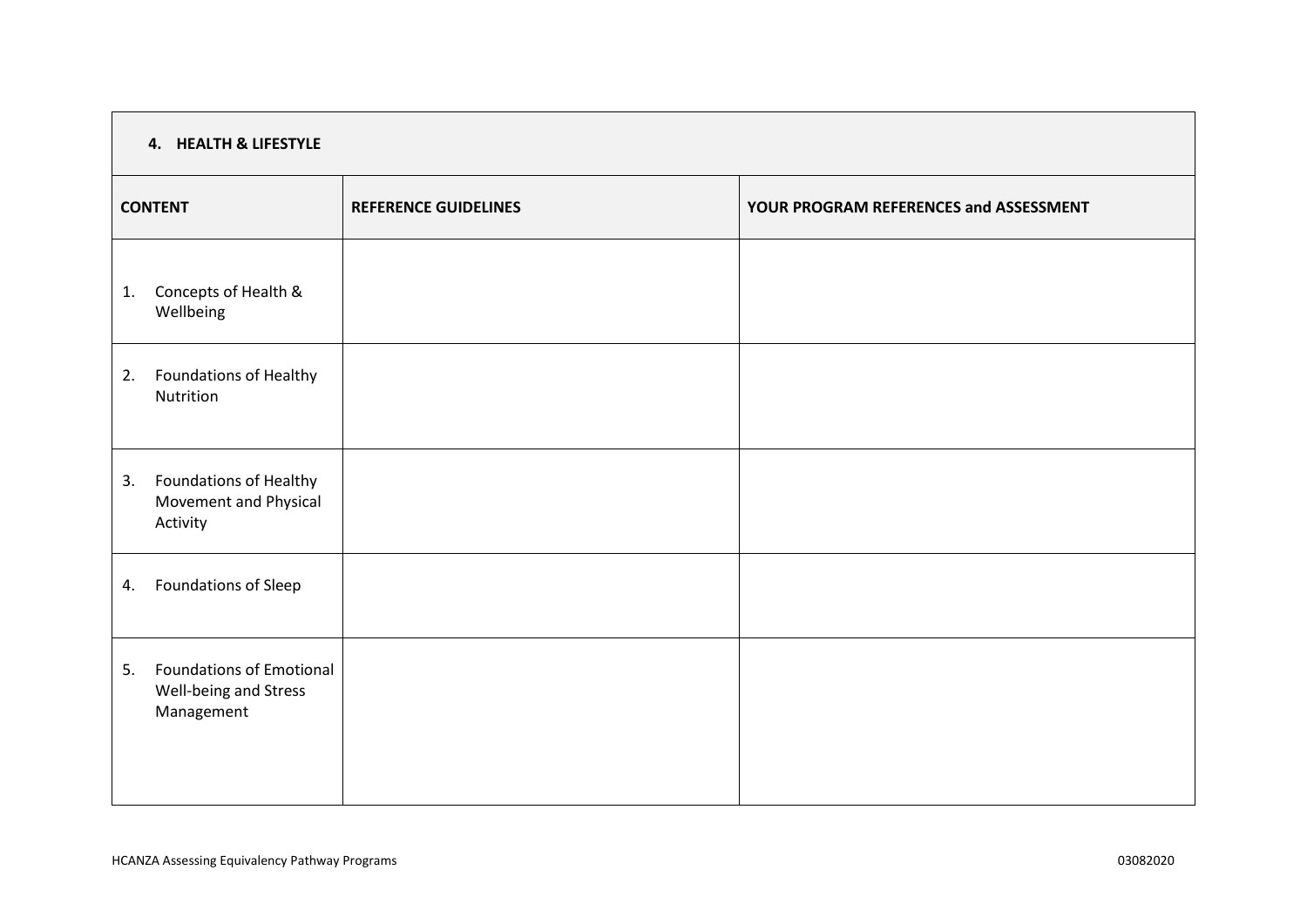| 4. HEALTH & LIFESTYLE                            |                             |                                        |  |  |  |
|--------------------------------------------------|-----------------------------|----------------------------------------|--|--|--|
| <b>CONTENT</b>                                   | <b>REFERENCE GUIDELINES</b> | YOUR PROGRAM REFERENCES and ASSESSMENT |  |  |  |
| Healthy Weight,<br>6.<br>hydration and nutrition |                             |                                        |  |  |  |
| <b>Chronic Disease</b><br>7.                     |                             |                                        |  |  |  |
| Hypertension<br>8.                               |                             |                                        |  |  |  |
| <b>Cardiovascualr Disease</b><br>9.              |                             |                                        |  |  |  |
| 10. Obesity, overweight                          |                             |                                        |  |  |  |
| 11. Diabetes                                     |                             |                                        |  |  |  |
| 12. Metabolic Syndrome                           |                             |                                        |  |  |  |
| 13. Arthritis, Inflammation                      |                             |                                        |  |  |  |